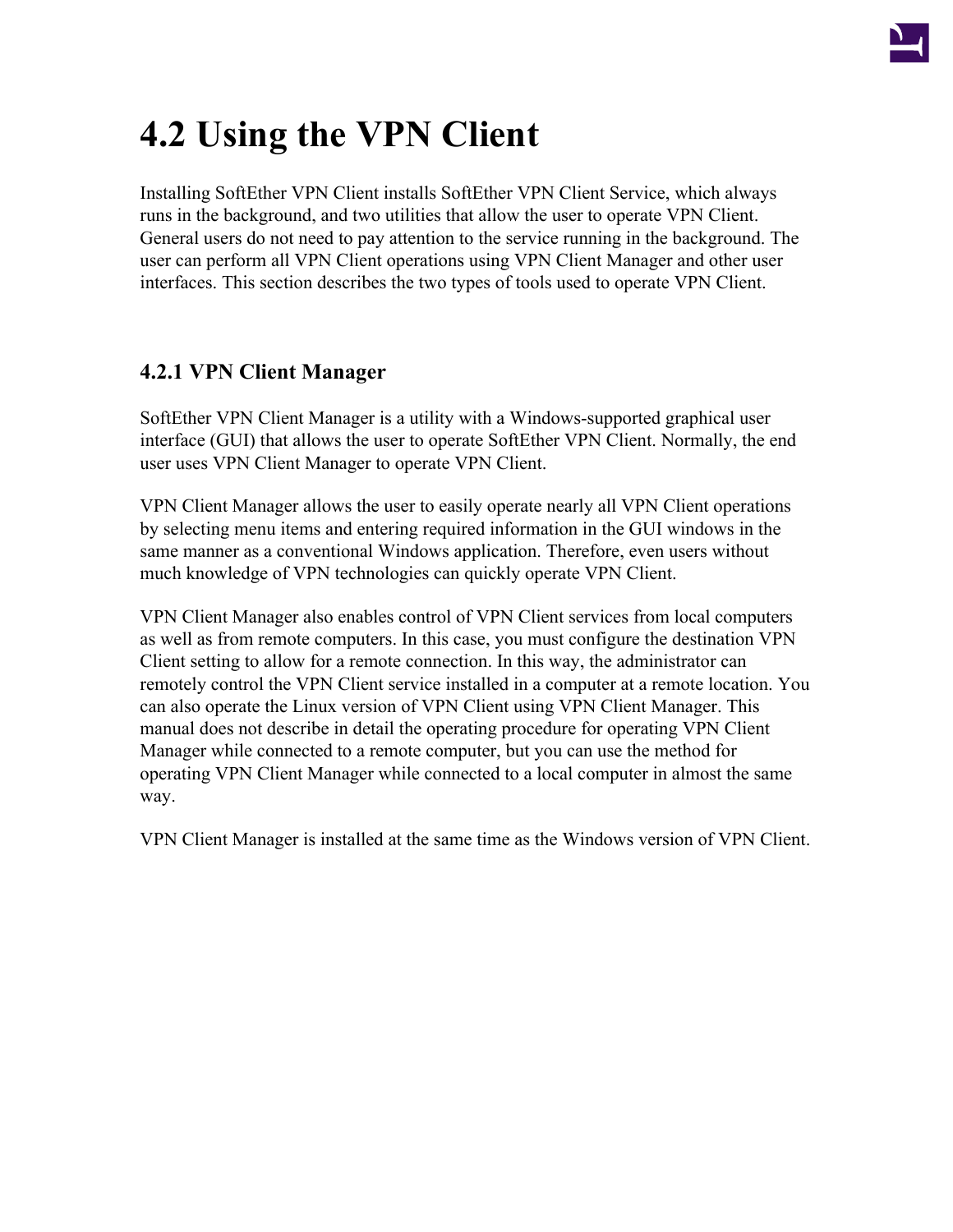*VPN Client Manager.*

## **4.2.2. Command Line Management Utility (vpncmd)**

SoftEther VPN Client Manager is a GUI application, but you can use vpncmd as a utility that performs the same operations from the command line. For more information about vpncmd, please refer to [2.6 VPN Command Line Management Utility \(vpncmd\)](http://www.softether.org/4-docs/1-manual/2._SoftEther_VPN_Essential_Architecture/2.6_VPN_Command_Line_Management_Utility_(vpncmd)) and [6.](http://www.softether.org/4-docs/1-manual/6._Command_Line_Management_Utility_Manual) [Command Line Management Utility Manual.](http://www.softether.org/4-docs/1-manual/6._Command_Line_Management_Utility_Manual)

You can easily automate management by operating and controlling VPN Client using vpncmd. For example, it is possible to automatically connect to a specified VPN server at a specified time. With vpncmd, normally all operations that can be performed with VPN Client Manager can be performed using the command line.

In this chapter, it is assumed that VPN Client Manager is used to operate VPN Client. For more information about operating VPN Client using vpncmd, please refer to [6. Command](http://www.softether.org/4-docs/1-manual/6._Command_Line_Management_Utility_Manual) [Line Management Utility Manual.](http://www.softether.org/4-docs/1-manual/6._Command_Line_Management_Utility_Manual)

[4-2-1.png](http://www.softether.org/@api/deki/files/238/=4-2-1.png)